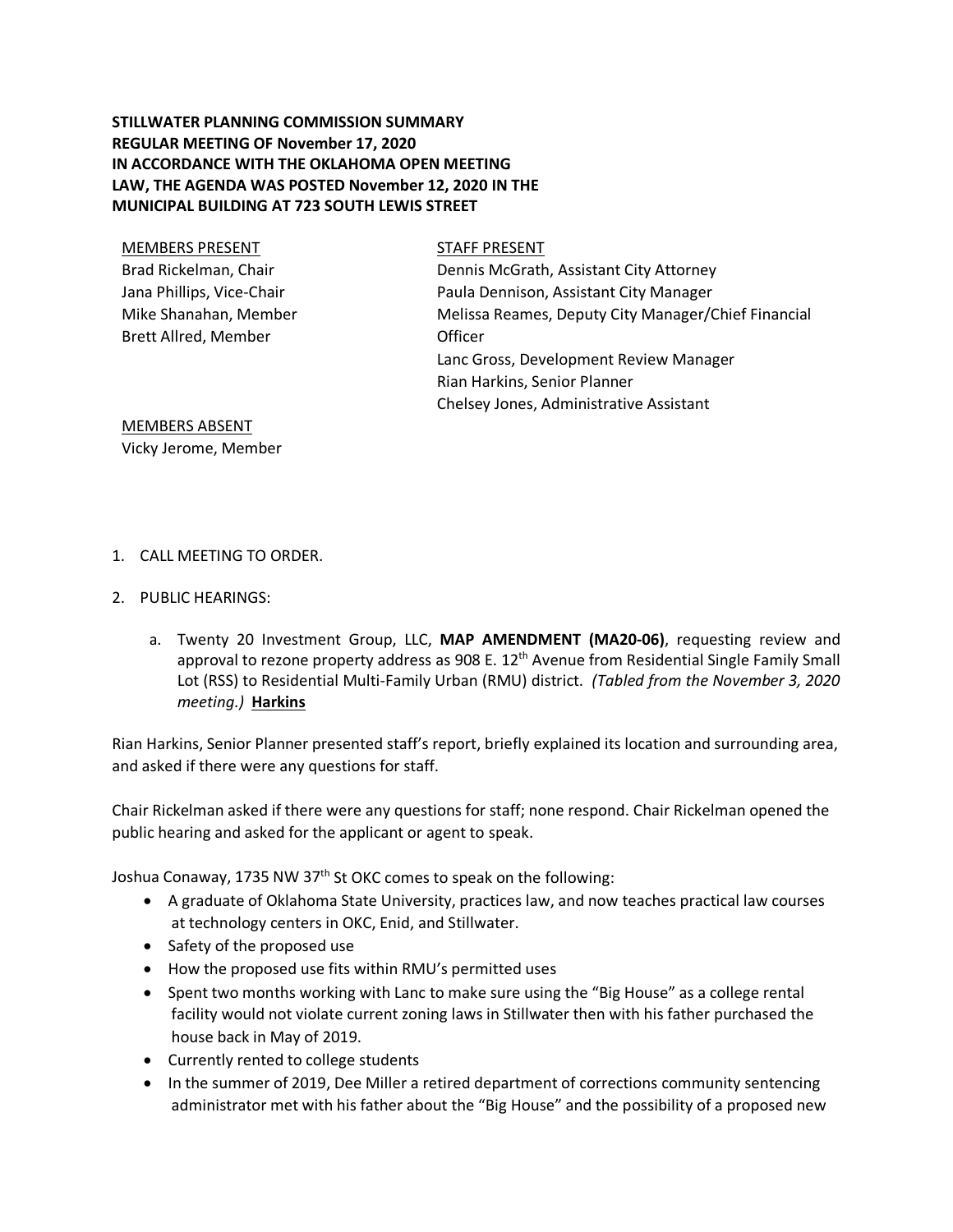program in Stillwater and the opportunity to help women who are in need in Stillwater and surrounding communities.

- His father is an ordained minister and does prison ministry in NW Oklahoma. He has a heart to see redemption, change, and second chances being provided to those who really need it and both believe this program would offer women in need in Stillwater just that.
- The programs mission is to provide women who have non-violent histories of substance abuse, mental health experiences, and traumatic experiences a true opportunity at rehabilitation and success.
- This will be accomplished by fostering a living environment that is rich in support and dedicated to the development of life and career skills.
- This program will have no negative safety implications but will in fact improve the safety of the community.
- The program is designed for women who have a non-violent past and are seeking a true opportunity for rehabilitation.
- The resident will go through a committee and then be approved by the district attorney before they will be selected to be a candidate to be reformed and to gain the career skills that the program is designed to teach. It will also be used as a screening process to make sure that any future residence or potential residence do not cause the current residence or neighbors any issues at all.
- The program is very secure, the resident will be required to leave their prior lives behind.
- Not a come and go facility, they will come and stay. They also will not have private transportation of their own but will be required to use the shuttle services provided by the program.
- This program is a privilege and not a right.
- Staff will be on site 24 hours a day 7 days a week to assist in rehabilitation efforts as well as to address any issues that might arise.
- Any resident that cause problems will be discharged from the program.
- With these safeguards in place the program ensures the safety of the surrounding neighbors and helps ensure a safer community at large by rehabilitating individuals who pose a risk at reoffending the law.
- RMU's permitted uses would allow the program to operate at the big house.
- The report issued by the Community Development Department incorrectly identified this as an adult care services program. It is important to clarify that this is a residential program.
- Stillwater's City ordinances define adult care services as licensed establishments providing day services and or treatment of adults but not residential services.
- Without a specific use permit these non-residential adult care service facilities are reserved for commercially zoned lots (to protect neighborhoods from increase traffic and unknown individuals from entering the neighborhood throughout the day).
- Even though the big house is surrounded by public land and other commercial properties, rezoning to a commercial property is not required for the program to utilize the "Big House" for its services because the program is residential in nature it is not an adult care facility as contemplated by the ordinances.
- The program would need a permitted use of multifamily to house the women and a permitted use of mixed use to better facilitate the rehabilitation efforts.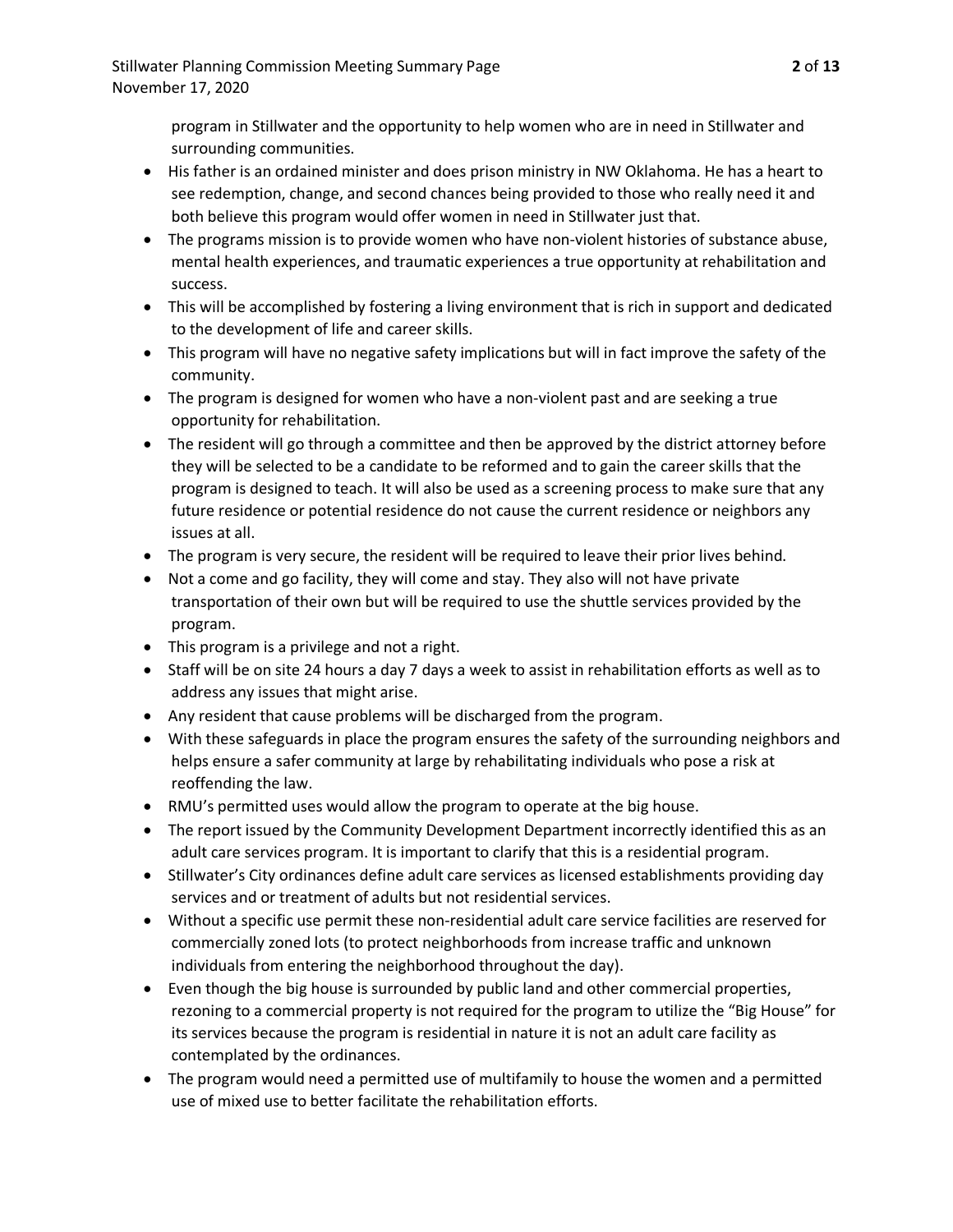Stillwater Planning Commission Meeting Summary Page **3** of **13** November 17, 2020

- Both multifamily and mixed use are permitted uses under the RMU district.
- This program will not increase traffic in the neighborhood, nor encourage strangers to enter into that neighborhood on a regular basis.
- It's a 12 month residential program where women are provided a true opportunity for reform.

Chair Rickelman asked if there was anyone else who was there to speak in favor of the item.

Dee Miller, 1602 Fairfield Dr comes to speak on the following:

- Retired from the department of corrections in January of 2019 after 34 years of service.
- Oklahoma has one of the highest rates of female incarceration in the nation.
- There are only two programs in the state, one in Tulsa which is Women in Recovery and Remerge in OKC and they only take women from those two counties for their programs.
- They would look at women from Payne and Logan County to put in this program.
- On an average, between the two counties they send about 30 women to prison a year, an average of over 1,600 of them being arrested every single year. The majority of the women from substance abuse related offenses or substance abuse related behavior.
- This would be a program that would allow the women inpatient intensive long term treatment.
- The treatment providers come to the center, they aren't going anywhere
- There will also be a dietician that cooks, teaches them how to cook, and teaches them how to shop.
- Talked to educators so that they can get their GED's
- They want to work with the Employment Commission to help them get a job skill when they are in phases three and four before they are released.
- They will have some clean time, structured time, and deal with their substance abuse, mental health and trauma that help keep them in that cycle.
- Little over 50% of them have been to prison before, about 80% of them have prior convictions
- They are targeting the age group between 30-39
- She mainly works hard with the females because they have children and to try and get them straightened out so that their children don't wind up in the system.
- This would hold 18 women max
- They plan on putting locks and cameras on the doors.
- There is no visiting, they are not doing reunification with the families, and the goal is during that 12 months that they focus on themselves.
- When they finish the program they are going to look at another 6-9 months of outpatient services for them so they have some followed up continued counseling treatment, the things they need to help them be successful.

Chair Rickelman asked if there was anyone else who would like to speak in favor of the proposed item; none respond. Chair Rickelman asked if there was anyone there to speak in opposition of the item.

Denise Roberts, 1814 W University comes to speak on the following:

- Own property at 816 & 816  $\frac{1}{2}$  E 12<sup>th</sup> Ave just down from the facility.
- Very concerned about safety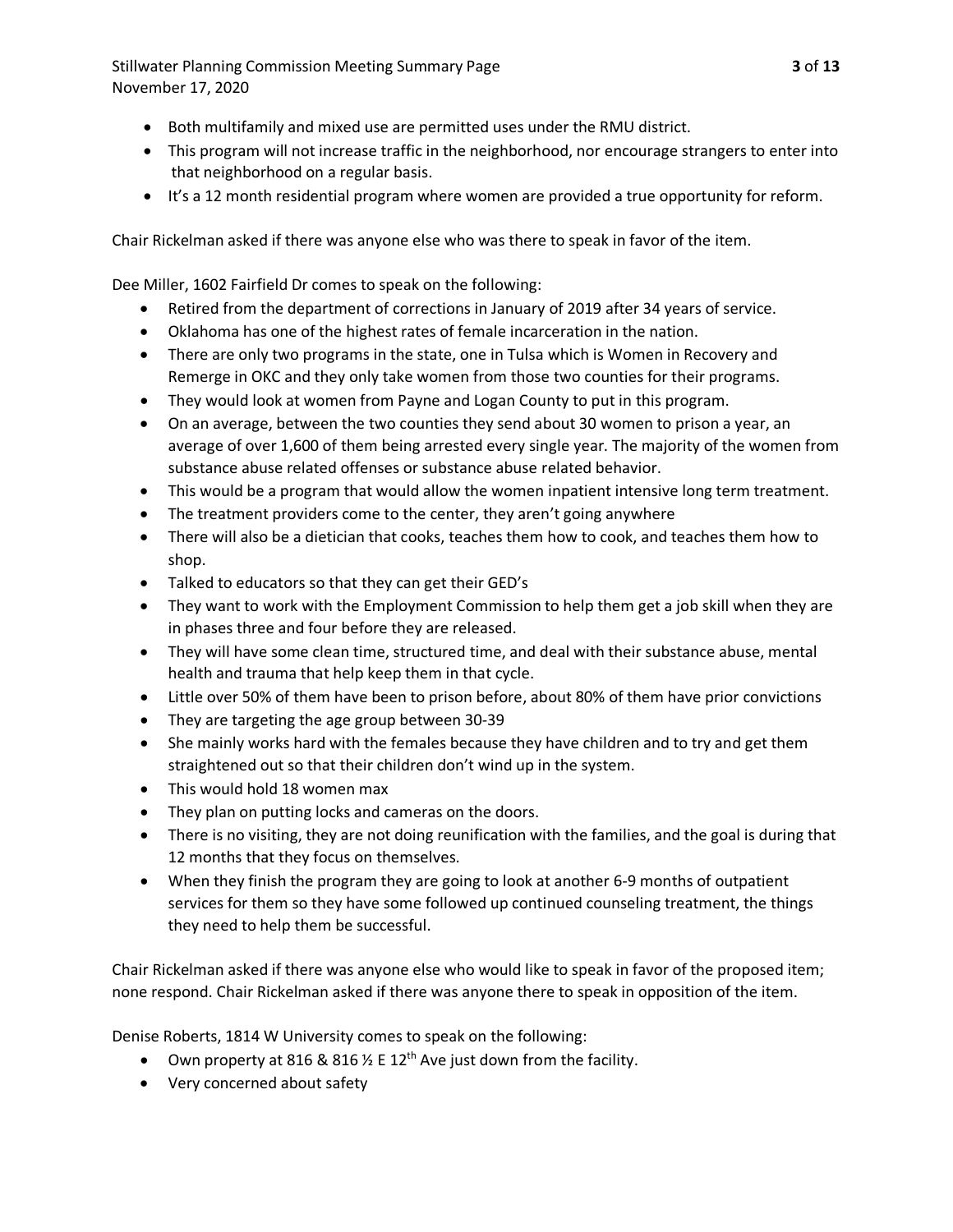Stillwater Planning Commission Meeting Summary Page **4** of **13** November 17, 2020

- When she read the profile for the actual rezoning, it said the facility was for individuals with new criminal charges or high risk individuals and that concerned them.
- Her neighbor is handicap and another woman next door has Alzheimer and they are nervous about the facility as well due to the extra traffic and the dangers that it possesses.
- There are a lot of children that are unsupervised that walk to the pool and there are a lot of other vulnerable people around that area.
- If they are saying that there are only going to be 18 and they never leave and that they are not high risk people then maybe it's a different issue but when the proposal goes out that says high risk for re-incarceration that it makes it scary.

Chair Rickelman asked if there was anyone else who would like to speak in opposition; none respond. Chair Rickelman also states that there were some letters and emails that were presented in their packet and he just wanted everyone know that those were received. Chair Rickelman asked again if there was anyone else to speak in opposition; none respond. Chair Rickelman closed the public hearing and asked for staff to present.

Rian Harkins, Senior Planner presented the findings and alternatives and asked if there were any questions.

Chair Rickelman asked if there were any questions of staff; none respond. Chair Rickelman asked if there was for discussion or an action.

Commissioner Shanahan states that he had a few questions of the applicant. Chair Rickelman comments that it would be best if they came to the podium to answer them.

Commissioner Shanahan asked if they would summarize again the security around the facility or residential home. Mr. Conaway responds that Mrs. Miller is the director of the program and that she can answer anywhere that he can't:

- There will be staff onsite living with these individuals 24 hours a day and 7 days a week to monitor what's happening.
- They have already discussed installing locks and security cameras.

Commissioner Shanahan asked where the security cameras would be located. Mr. Conaway responds that there are already cameras on the building and it would monitor the entire exterior.

Commissioner Shanahan asked how many staff would be at the facility at different times during the 24 hour period. Mrs. Miller responds that during the day or their treatment time, there will be a mental health, substance abuse person, and also a trauma person who would provide counseling for them; there will be two staff that will work 8 hour shifts and they will have four in the day and another two at night and it covers the same way on the weekend; and there are always two staff to the 18 people.

Commissioner Shanahan asked what type of training these staff will have. Mrs. Miller responds that they will work with them for multiple things such as they will learn security and they will also be exposed to treatment so that they can watch if there is criminal behavior; and they are going to probably use the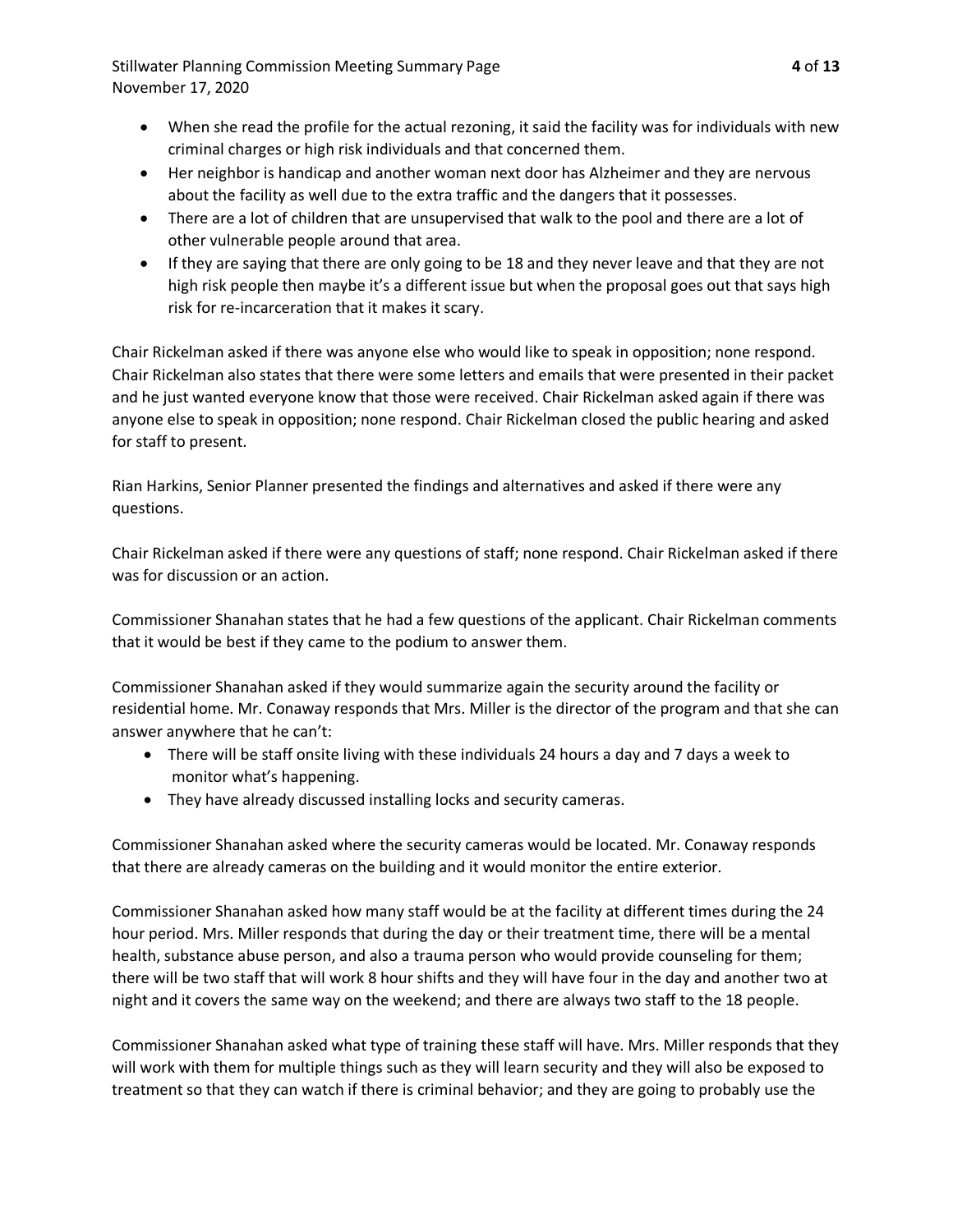Stillwater Planning Commission Meeting Summary Page **5** of **13** November 17, 2020

sheriff's training so that if they have any sort of physical restraint that they need to do, those kinds of things.

Commissioner Shanahan comments that the description of these is high-risk and that has generated some concern, but she said that these will be nonviolent offenders. Mrs. Miller responds that they will all be non-violent and that they will have no violent history at all; they will be focusing on females that are between the ages of 30-39 with substance abuse related offences such as possession, possession of CDS without a prescription, someone who wrote a bunch of fraudulent checks to buy drugs, etc; they are not looking at anyone that has assault and battery charges or those kinds of things as those individuals won't even be interviewed for the program.

Chair Rickelman asked if there were any other questions, discussion of the commission, or a motion.

Commissioner Shanahan stated that he is always skeptical but the concern is that will be at this facility.

Commissioner Allred asked staff if they had any records of some sort of crime statistics for that area or is it possible to get. Dennis McGrath, Assistant City Attorney responds that the police department could probably get that information.

Chair Rickelman comments that he believes it is going to be a closed system, that it is not a halfway house; it's more of a closed program that they will enter into, participate in and then will graduate or however they go through the program; and there would be more concern if it was a halfway where people were coming and going, but since it is closed off and given the type of persons they are trying to work with he has less concern in that regard.

Vice-Chair Phillips comments that prior to hearing the applicant's explanation of how the facility is proposed to work and the type of individuals that would be there, and looking at high risk of reincarceration made her concerned; there was also the same concerns about people being able to come and go freely and what that might bring to the neighborhood, but liked hearing today that the individuals would be nonviolent and that they would be secured to the site. Vice-Chair Phillips states that Oklahoma has some of the highest incarceration rates for women and that they are not doing enough as a society or a state to really rehabilitate and try to break that cycle and that this has a lot of merit, the question is whether or not it in the right place.

Chair Rickelman comments that they have to make a motion on at least one of those three options this evening.

Vice-Chair Phillips asked staff if the property does get rezoned to RMU and this specific endeavor was not successful and they vacated the property what are the risks of having an RMU zoning in the middle of the RSS. Mr. Harkins responds that with a rezoning of the property to RMU, if the specific use was not approved, the property remains RMU and all of those permitted uses would be allowed, however if it required a SUP, it would still have to go through the SUP process as it wouldn't automatically revert back to RSS, someone would have to do a map amendment to do that.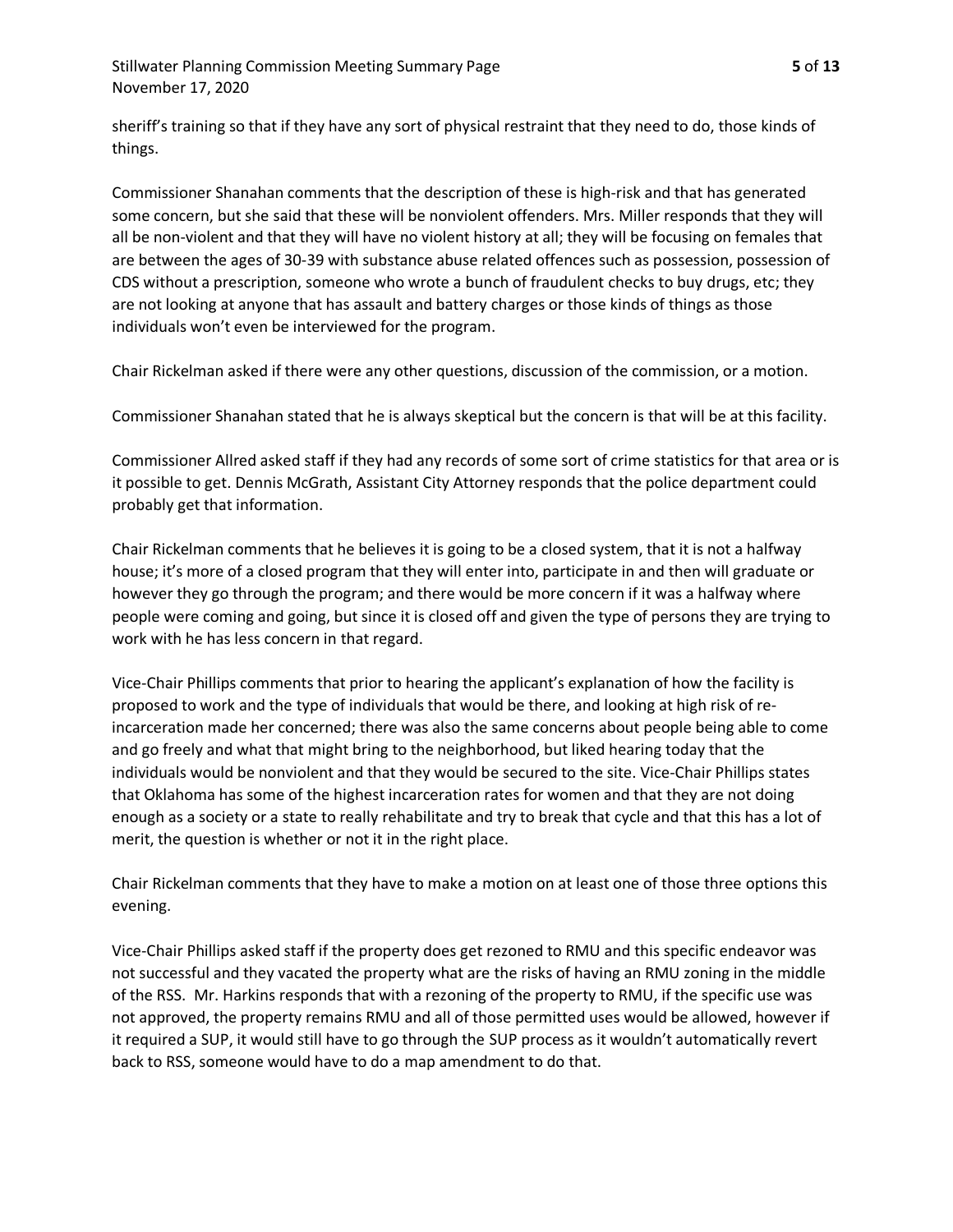Commissioner Shanahan states that he agrees with Vice-Chair Phillips; and the proposed use is very commendable and needed but is conflicted about the location and not sure how to resolve it, that more discussion or research might not clear that up.

Vice-Chair Phillips states that she believes it would be easier if the property were surrounded by Public zoning on three sides, but that it has RSS on either side is what gives concern.

Chair Rickelman states that he thinks the program is valuable and that the situation doesn't change the zoning to something that would be radically different although there are additional permitted uses versus RSS; believes this is something that they have been supportive of in the past to do these kinds of programs and at least feels like from a Planning Commission perspective satisfied with the applicants.

# **Commissioner Shanahan moved to accept the findings and recommend the City Council approve the proposed map amendment as presented; Vice-Chair Phillips seconded.**

| <b>Roll call:</b> | <b>Rickelman</b> | <b>Phillips</b> | Shanahan | Jerome | <b>Allred</b> |
|-------------------|------------------|-----------------|----------|--------|---------------|
|                   | Yes              | <b>Yes</b>      | Yes      | Absent | Yes           |

## *Time: 35 minutes*

b. Baymere, LLC, **FINAL PLAT (SUB20-19)**, requesting review and approval to create 5 office lots / 1 general commercial lot at property addressed as 1220 W 12th Ave in CS (Commercial Shopping) zoning district. **Harkins**

Rian Harkins, Senior Planner presents staff's report, explained its location and proposed uses, and asked if there were any questions.

Chair Rickelman referenced the section of the property that is shaped like a thumb and said that there had been some discussion about it being used for fire and did anything come of that. Mr. Harkins responds that he would leave that for the applicant to cover.

Chair Rickelman asked if there were any other questions from staff; none respond. Chair Rickelman opened the public hearing and asked for the applicant to present.

Stephen Gose, Gose and Associates 113 E  $8<sup>th</sup>$  Ave comes to speak on the following:

- Here on behalf of the applicant
- Last time they were here was January  $16<sup>th</sup>$  2018 seeking approval of the planned unit development to allow the development
- This final plat follows that
- The owner of Central Drug now owns the entire parcel and is ready to plat it so they need to go ahead and create these lots
- Nothing has changed from the approved PUD, they came into that meeting with a road going out to  $11<sup>th</sup>$ , and there was a conditional approval to not have that connection and to have fences along the edges. The "T" turn-around that is shown in there today meets the fire code

•

Vice-Chair Phillips asked about the vehicular traffic up and down that road, it is noted that it is an access/egress easement instead of a street and that it will be hard surfaced; and thinking about trash pick-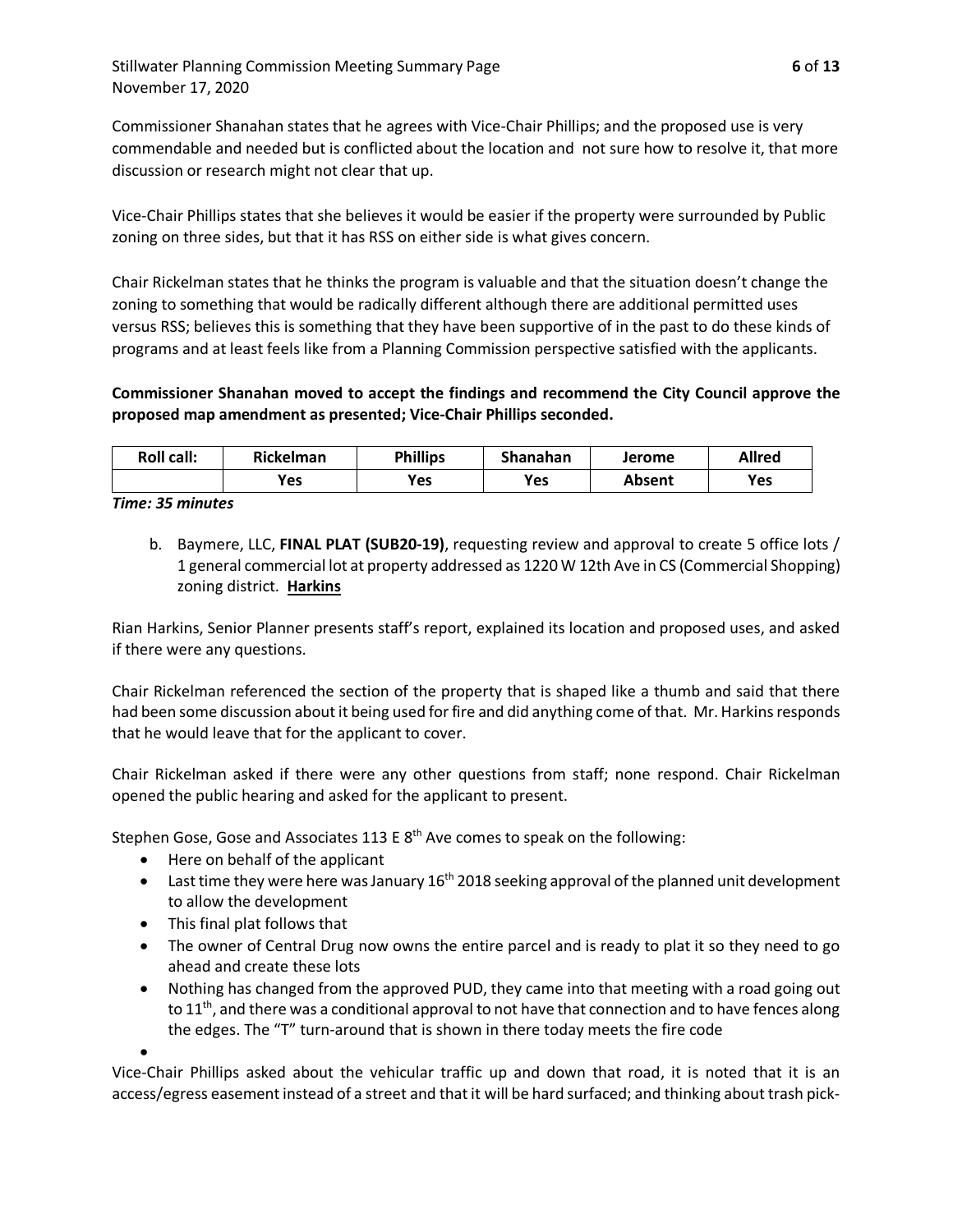# Stillwater Planning Commission Meeting Summary Page **7** of **13** November 17, 2020

up, mail delivery, and the visitors of the residents parking along there; who is taking responsibility to keep that in an operable condition, and will it be built to city standard for a street. Mr. Gose responds that it's not going to be built to city standard for a street but that it is probably a 6in concrete pavement; there is concrete there today, there are covenants that have been assembled for the property that will go with it; and there will be a property owners association created that makes everybody responsible for the maintenance and upkeep of that surface.

Chair Rickelman asked if there were any other questions for the applicant; none respond. Chair Rickelman asked if there was anyone else who was there to speak in favor of the item; none respond. Chair Rickelman asked if there was anyone there that would like to speak in opposition to the item; none respond. Chair Rickelman closed the public hearing and asked for staff's alternatives.

Mr. Harkins presented the findings and alternatives and asked if there were any questions.

Chair Rickelman asked if there was any commission discussion or a motion.

## **Commissioner Allred motioned to approve; Commissioner Shanahan seconded.**

| <b>Roll call:</b> | <b>Rickelman</b> | <b>Phillips</b> | Shanahan | Jerome | <b>Allred</b> |
|-------------------|------------------|-----------------|----------|--------|---------------|
|                   | Yes              | Yes             | Yes      | Absent | Yes           |

### *Time: 9 minutes*

c. City of Stillwater, **INCREMENT DISTRICT #4 AND INCREMENT DISTRICT #5, STILLWATER, OKLAHOMA (AD20-01)**, receiving public comment regarding the Boomer Lake Station Project Plan. **Reames/Dennison**

Paula Dennison, Assistant City Manager presented the request for review and recommendation of the proposed Boomer Lake Station Project Plan and speaks on the following:

- Oklahoma has the local development act that authorizes tax increment financing districts within the State of Oklahoma, as part of that the Planning Commission is specifically authorized to review the project plan and make a recommendation to the City Council or the governing body.
- With this project plan they are looking at two increment districts, district 4 and district 5.
- The map that was included indicates the boundaries of those.
- Explained the map and the distinction between the colors saying that there is a portion that adjoins Boomer Lake that they are calling the shore line and that the sidewalk that connects to that portion also connects to Kameoka Trail which is a part of the increment district's proposal that will not be conveyed to anyone, the city is retaining it for a number of reasons.
- District 4 is made up of the city retained portion along the shoreline and existing decommissioned power plant Boomer Lake Station that's certainly an icon in this community, as well as the two parcels that front on Boomer Rd that the City of Stillwater owns.
- Increment district 5 are the two parcels north of the two city-owned on Boomer or Washington the northern one adjoins Lakeview Rd.
- The southern parcels are at the intersection of Boomer and Highpoint Dr.
- Explained each of the properties and their ownership based off the map provided.
- The proposal that is before the Planning Commission this evening has a financing component associated with it and Deputy City Manager Melissa Reams is here to answer any of those questions.
- The proposed improvement plan indicates quite a mixture of attraction for the area.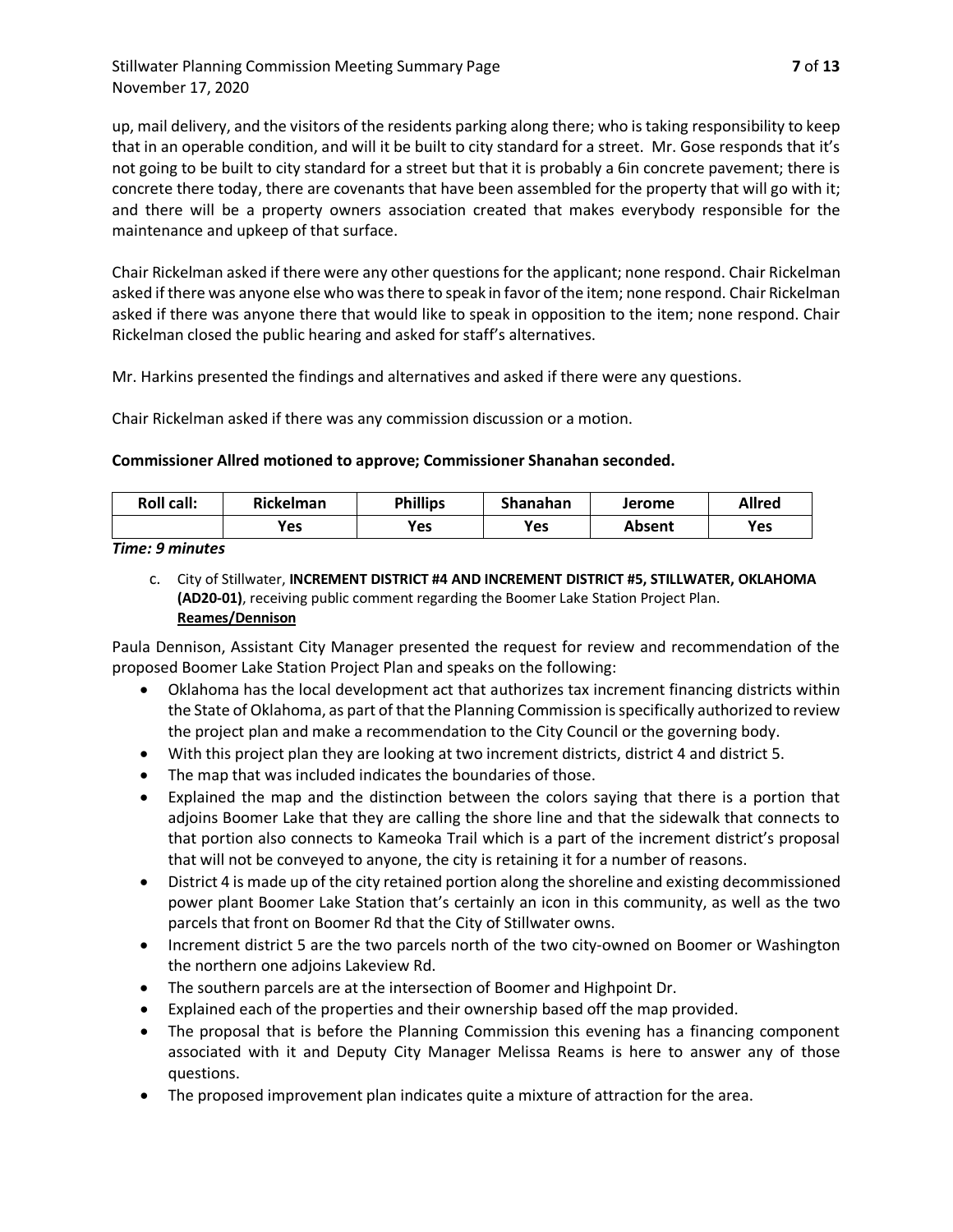Stillwater Planning Commission Meeting Summary Page **8** of **13** November 17, 2020

- There is some retail and there is some continual use of the iconic building itself.
- The proposal is to retain the building, not to demolish it, but to add some activities within that building such as retail and a bar, some of those that will draw people in.
- Some of the other areas proposed around it are for mixed use and some residential, retail, and some office space.
- All of these will be very complimentary to Boomer Lake itself which is a huge draw of our citizens and our visitors within this community.
- The proposed improvement plan does not indicate inclusion along the shoreline. The City of Stillwater is retaining that property looking at more of a beach front being installed on that part where there is access to that portion of Boomer Lake for use of the water (water sports, beach activities, cabana type facilities).
- Would be happy to answer any questions that they may have and that they did open it up for public input if there were any public that wished to comment on the proposed project plan.

Chair Rickelman asked other than the public hearing is there an action that they will take on the item.

Mrs. Dennison said yes and she'll get to that in just a moment.

Vice-Chair Phillips comments that she is thrilled to see this being a Stillwater kid and being a native, that this building is one that is iconic and one that she's grown up around; when she used to drive to school in the mornings she would go right passed this when the road went on the south side of it; and it is a wonderful example of a modern industrial style of architecture. Vice-Chair Phillips asked if there's a possibility or has it been researched about a possible historic designation and historic tax credit development.

Mrs. Dennison responds that she knows Mrs. Reames may be able to speak a little more to it but she knows that the developer is looking at all opportunities that are available so much as the new market tax credits that are available and enterprise zone opportunities, and that there are a number of things that he has looked into to see if they are applicable; and doesn't know of any specifics of the historic standpoint. Mrs. Reames confirmed with a no.

Commissioner Allred stated that it would be prudent if somebody, possibly Mrs. Reames, walked them through the entire financing aspect of it for the record and for anybody watching and wanting to know more about how that works.

Melissa Reames, Deputy City Manager/Chief Financial Officer for the City of Stillwater comes to speak on the following:

- The project plan for a TIF really contemplates the objectives and the goals that the plan is going to anticipate achieving.
- Those were laid out very succinctly in the project plan right at the beginning.
- It talks about the projects history and speaking to the iconic Boomer Lake Station and the need to repurpose that facility and maintain its character and its integrity.
- In doing so, the city went out for requests for proposal back in 2018, looking for that developer that could come in and take something that is so unique in its composition and repurpose that into whatever they saw that being.
- It was interesting the proposals that the city received. The one that the city settled on is with a developer out of, at that time Chicago, and his vision was this meet and greet area with a rooftop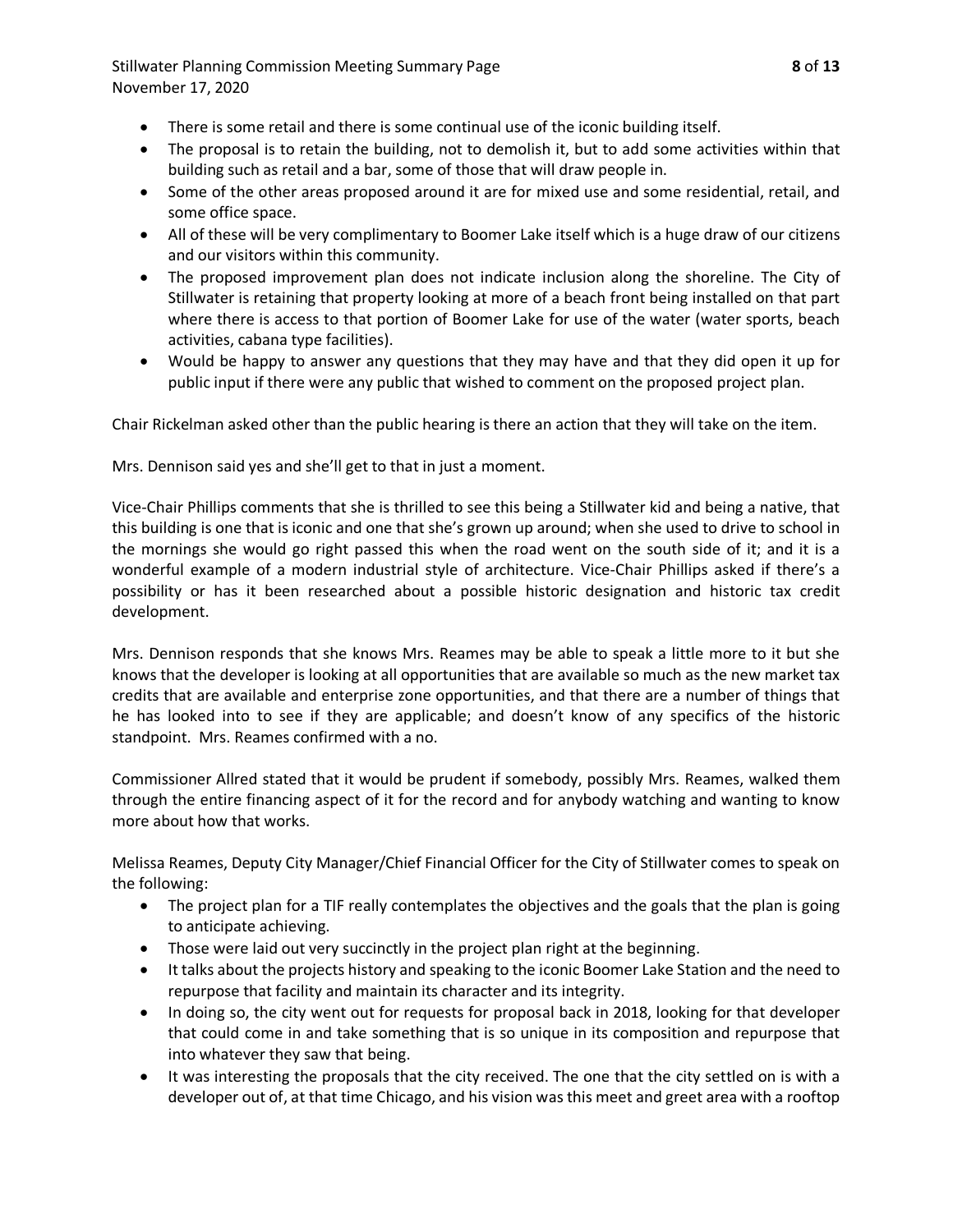deck looking out over the lake, a brew pub, and then a mixed use that had an entertainment factor to it.

- He also has expanded it to include some high-end residential in the form of condominiums that would look out over the lake as well.
- His vision was very much in line with what the city was looking for.
- Mrs. Dennison did a great job of showing the boundaries of the project area and explaining the need for two TIF districts.
- They were broken down by public property which is not on the tax rolls right now so that increment is instant and it's huge, it's very impactful to the project.
- The other already on the tax roll properties, their increment is going to be based on a benchmark value when that TIF is put into existence.
- If you read that project plan, number five has a delay factor on it but you'll have that benchmark value so the increment will be the difference between the benchmark value and the appraised value as the years go on through the county assessor, so trying to break those things up.
- The project that is proposed is in five phases right now.
- There will be phases one and two that will involve the publicly owned properties, and then based on the maturity of those properties and how the projects go, phases three, four, and five will involve the currently taxed properties.
- Its baby steps but it depends on how those initial phases mature out and how they are received.
- When you are looking at TIF's, you go through and try and create a budget based on the new appraised values of the property after the investments are made and what kind of tax dollars through ad valorem and sales tax those projects are going to generate and the budget that was listed there within the project plan is 9.3 million dollars with some change.
- To give you some prospective, the downtown TIF that they did in 2018, TIF number 3 it is an ad valorem and sales tax as well and its budget is 32.5 million dollars.
- In respect to that one, this one is much smaller and only involves one developer, multiple projects.
- They also built into this TIF, a pilot payment in lieu of taxes, so attached to those condominiums the developer envisions charging a much higher tax rate to those folks to be in that particular area to help put into the TIF fund and pay back the development cost to the project.
- It is his opinion that he will not have any trouble selling those pieces and generating those additional taxes.
- At buildout, this project is estimated to be 30 million dollars and that's through all five phases which is a significant change for that particular area.
- If you look at the surrounding, not only what the TIF or project plan can generate but what the induced growth is going to be in the surrounding areas. There are a lot of apartment complexes over there, there is Cimarron Plaza which has the potential to be regenerated.

Commissioner Allred asked if it would make sense for the record to walk through the financial breakdown or line items.

Mrs. Reames responds:

- The assistance and development financing is the dollar value that the plan pledges to help the developer.
- In this particular instance the developer is going to require a certain percentage of that money up front to get that project going, the way that gets funded is kind of outside this project plan.
- The public infrastructure facilities and improvements speaks to the beach area which are public realm areas and within the project area which is why they kept them in the project area.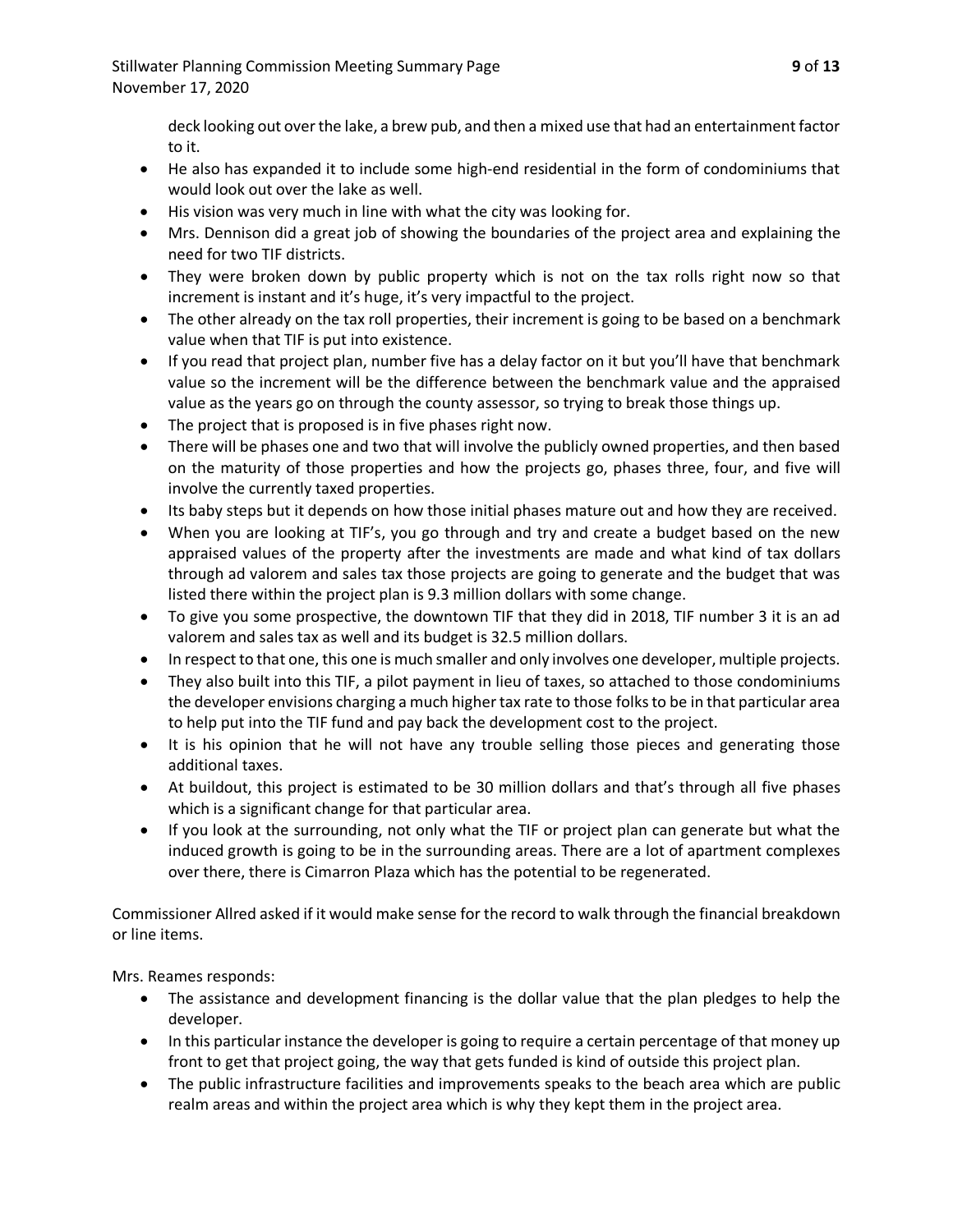Stillwater Planning Commission Meeting Summary Page **10** of **13** November 17, 2020

- They can use that to build the beach and to some extent, maintain the public realm.
- Implementation and administration costs, the big one is legal fees and that is going to help them do title work and those kinds of things and then they have a contingency built in.
- All of these are within the local development act which is in Title 62 of the Oklahoma Statutes and it starts in Section 850 if you wanted to read the statutes in their entirety.

Commissioner Allred thanked Mrs. Reames and commented that it is very helpful to not only get all of that on record but have an explanation of where everything goes and what for; and it is tremendously helpful to the citizens and anyone in the future that may want to look back on this and see what this may be all about.

Commissioner Shanahan comments about remembering the discussions on the core bid district when there was some controversy over how the TIF money was going to be allocated to the public sector entities and there was a certain degree of pushback from Meridian and he noticed that it has been broken down, how some of these funds might be allocated to the different public sector entitites; and to have the discussions actually been held so that there is some degree of concensus about this.

Mrs. Reames further comments:

- Chairman Rickelman was one of the participants, however, unfortunetly he was unable to be with them that evening.
- Part of the local development act requires you to have a citizen and multi-jurisdictional review committee, and some of these standing memebers.
- Each taxing jurisdiction sends a representative to the meeting and from that meeting they choose three citizen representatives.
- On the committee there was Chair Dr. John Wedlake, Brad Rickelman represented the Planning Commission, Chris Redding represented Payne County, Kelly Raider represented Payne County Health, Dr. Major who represented Meridian, and Dr. Moore who represented Stillwater Public Schools.
- Your citizen representatives were Scott Petty and Jeremy Bale, there was also another citizen representative as well however she was unable to attend.
- They had a quorum when they met, and they had very good discussion because this is concerning, especially here in Oklahoma, where we are the only state in the United States where local government does not participate in the apportionment of ad valorum tax.
- They felt very strongly during the discussion especially Dr. Moore in the school district that the voters had approved those percentages, those millages in support of each one of their organizations.
- During the discussion it was brought up that because of the nature of this area of town it is an area that needs a kickstart to redevelope.
- Down the line with the exception of Dr. Moore, the participants in the discussion really felt like while this is a risk, any developement is a risk, this was a calculated risk and that the reward was worth the risk.
- It passed out of that review committee bringing it here to the Planning Commission 5-1 with the school being the dissenting vote.
- After here, depending on how the Planning Commission votes, it goes to City Council on Monday evening the 30<sup>th</sup> and there will be time for public comment, its not a public hearing but it's public comment.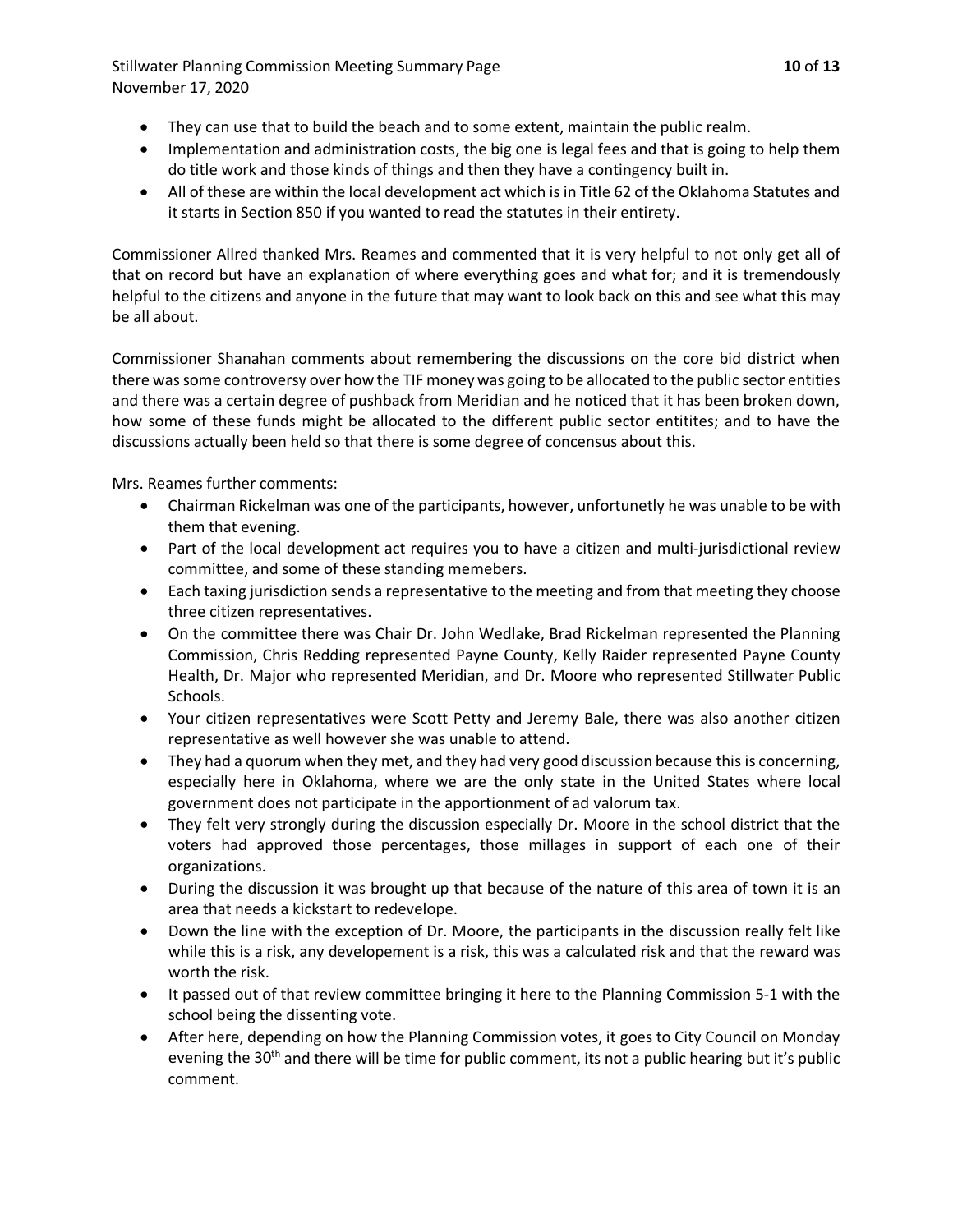Stillwater Planning Commission Meeting Summary Page **11** of **13** November 17, 2020

- People come in and tell them yay or nay, how they feel about the project. They take that and may change the project plan and then will bring it back on December the 14<sup>th</sup> for a public hearing at that point.
- There was a publication this weekend in the NewsPress with a notice of intent to proform these two TIFs so that they can put on notice the people that could have an interest on that property.

Commissioner Shanahan asked if the 30 million dollar figure was potential investment in the TIF districts. Mrs. Reames responded that is correct. Commissioner Shanahan asked where that number came from. Mrs. Reames responded that it came from the developer looking at the project, looking at the buildout and aside from what the TIF is going to provide, is going to bring that financing to the table and invest in Stillwater.

Commissioner Shanahan states that he noticed the term enterprise zone that is used, is that a enterprise zone that was established in Congress that has certain financial benefits. Mrs. Reames responds yes that is a federal designation and it effects federal type credits that might be available. Mrs. Reams states that she had to do some research and felt like it was more than likely not something that he was going to be able to go for because it is up to the developer to go after these credits; and there are new market tax credits and some interesting tourism credits here in Oklahoma and hopefully they will be able to avail themselves to some of those as well.

Commissioner Shanahan asked about the private property, Quality Water and Lifenet and what their plans were as this development moves forward and do they plan to vacate those properties eventually. Mrs. Reames responds that she couldn't speak to that as that is between the developer and those property owners. Commissioner Shanahan said that he would assume the developer feels like there is potential that they would so that he could then utilize those properties. Mrs. Reames said yes.

Commissioner Shanahan said that he knows it is very conceptual so he doesn't expect anything in detail but will they actually be using the inside of that building and have they done some preliminary enginerring studies. Mrs. Reames said yes and further comments:

- That they have been working with this developer for over two years and that he has had numerous engineers and construction people in there.
- A lot of his money is going to be spent on the third floor and creating that rooftop bar because you have to make sure that is it structurally sound.
- A lot of what you would call the guts of Boomer Lake Station are going to stay, so when you come in the ground floor is where she believes they are going to put the brew pub so you'll see the very industrial eclectic enviroment watching the brew going on.

Commissioner Shanahan said that that type of design isn't anything new anymore but it is good to see that they are incorporating that. Mrs. Reames states that they have seen a lot of those and that the one she most remembers is the one in Austin where they have taken something similar and made an attraction, which is really one of the goals of these two TIFs is to help further that entertainment and that attraction and to bring visitors to Stillwater.

Commissioner Shanahan states that he thinks it is smart to use Boomer Lake and the park to leverage that whole concept.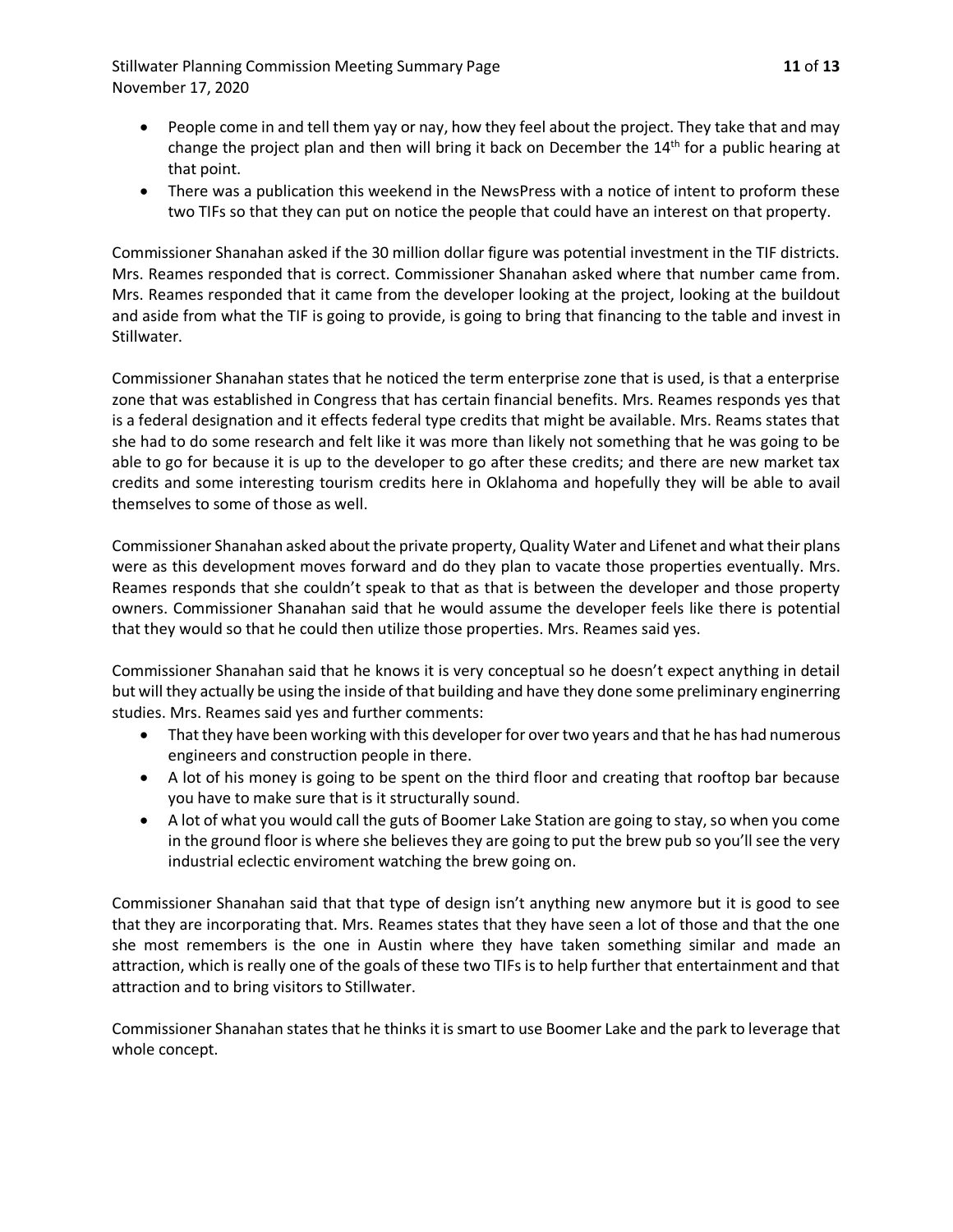Stillwater Planning Commission Meeting Summary Page **12** of **13** November 17, 2020

Commissioner Shanahan asked what kind of experience the developer has. Mrs. Reames responds that the developer has several brew pubs in different states, Texas being one of them and she believes that one is in Sangre and \ one in the Austin area; his full time job besides being a developer, is that he works for a whole sale food distributer and has for years, so he has the feel for what it takes to put in a brew pub; the original plan was to put in a restaurant but that they have had to modify the plan but if things go well that might be a further phase that he might add later; he does have connections to Stillwater and is an OSU alum and wants to come back and invest in Stillwater.

Commissioner Shanahan states that this is good and sounds like an exciting development. Mrs. Reames responds that especially in these last eight months that it would be great to have something positive for us all to focus on.

Chair Rickelman asked if there were any other questions; none respond. Chair Rickelman opened it up for public comment and asked if there was anyone there who would like to speak; none respond. Chair Rickelman asked for staff alternatives.

Mrs. Dennison said that they are quite excited about this proposal and the opportunity or idea of adaptive reuse here in Stillwater.

Dennis McGrath, Assistant City Attorney asked to clarify for the minutes if she has moved on to item 3 or if they are still on item "c". Mrs. Dennison and Chair Rickelman both said item "c".

Mrs. Dennison said that they don't see a lot of opportunity for reuse here in Stillwater, that a lot of the history is tear it down and rebuild something in its place; in particular, with this building there is a unique shell on the outside of the building and the developer is excited to retain that and also retain the staircase that usually stayed lit at night on the outside of the building; and they, however, have not taken her suggestion to put in a glass elevator on the northeast corner of the building. Commissioner Shanahan asked if they were supposed to turn it down because of that. Mrs. Dennison responds no sir she wouldn't turn it down because of that.

Mrs. Dennison states that for the action item they have before them this evening, the findings are in the packet and that they are as follows; the status of Boomer Lake Power Station is decommissioned and unusable in its current arrangement; The Boomer Lake Station Project Plan Committee that Mrs. Reames discussed does recommend approval; the proposed Boomer Lake Station Plan is in conformance with the Stillwater 2020 C3 Comprehensive Plan, therefore, the action on this item this evening is to accept the findings and recommend that the Council approve the Boomer Lake Station project plan based on these four points: The Stillwater C3 Comprehensive Plan, the proposed Project Plan, with appropriate zoning a mixture of CG and Residential Multi-Family, and subject to actual hearing on the map amendments.

**Vice-Chair Phillips motioned to accept the findings for the Boomer Lake Station Project Plan and recommend the Boomer Lake Station Project Plan for approval by the Stillwater City Commission based on the Stillwater 2030 C3 Comprehensive Plan; Commissioner Allred seconded.**

| <b>Roll call:</b> | <b>Rickelman</b> | <b>Phillips</b> | Shanahan | Jerome | Allred |
|-------------------|------------------|-----------------|----------|--------|--------|
|                   | Yes              | <b>Yes</b>      | Yes      | Absent | Yes    |